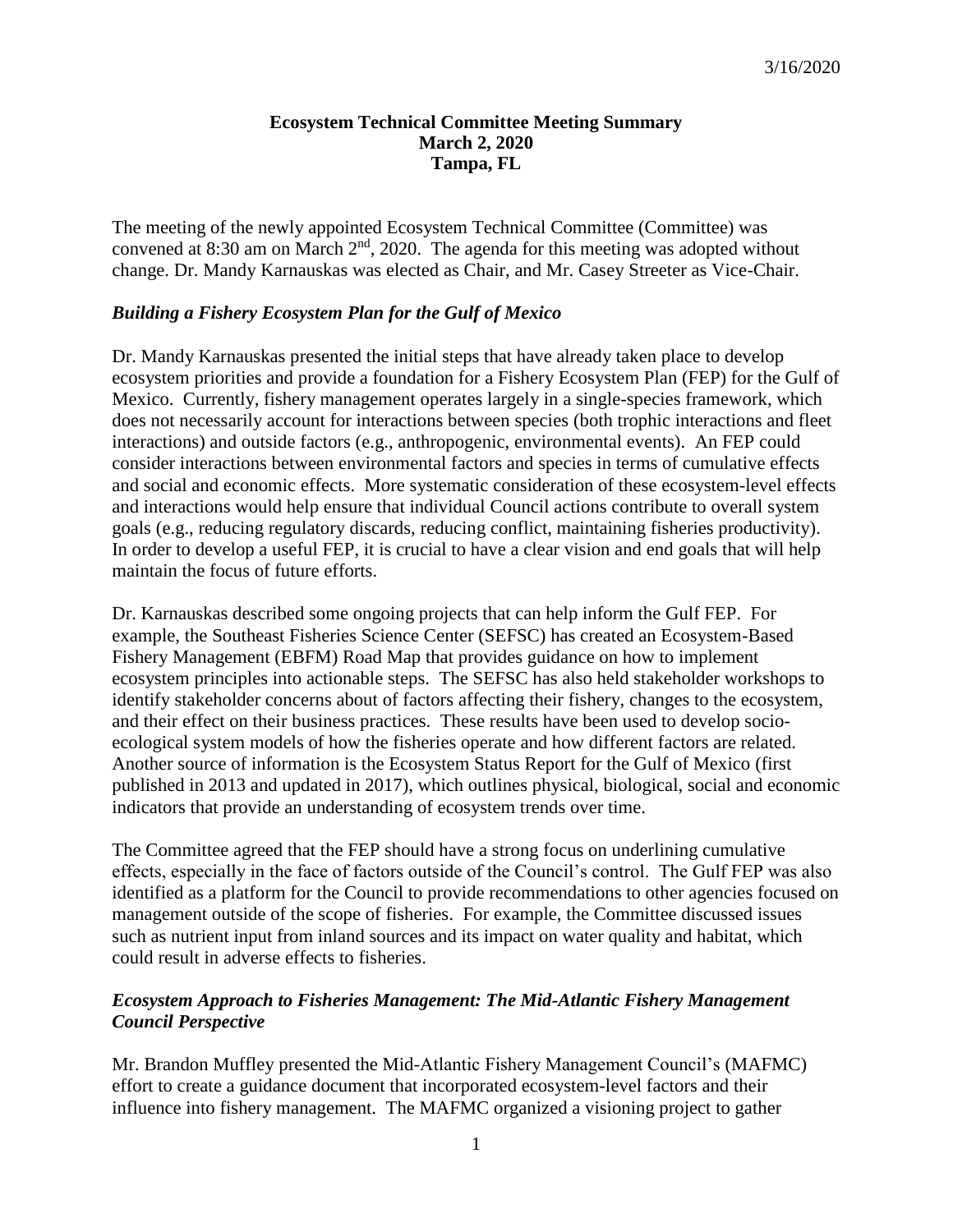information from stakeholders. The results from this effort led to the MAFMC to develop a nonregulatory document compiling all the MAFMC's ecosystem activities including guidance about how to incorporate this information into the Council process. The MAFMC's approach still follows a single-species management structure, while systematically incorporating ecosystem considerations into the management program.

The guidance document is divided into four major themes: forage species, habitat, climate change, and ecosystem-level interactions. The Forage section evaluates trade-offs for the MAFMC's managed forage species. The Habitat section is focused on strengthening Essential Fish Habitat designations and understanding the link between habitat and fisheries productivity. The Climate Change and Variability section emphasizes the potential changes in species distribution and migration patterns, and changes in fleet dynamics as a result of climate variability. The Interactions section which looks at what are the implications of interactions (e.g., biological, social, economic) and how can the MAFMC integrate those issues within the Council's management structure.

The Committee requested more information about the determination of OY, if it was at a singlespecies level or system-wide. Mr. Muffley explained that OY would still be at a single-species level, but that it would depend on the Councils goals and whether or not other issues are being considered. For example, OY could vary depending on the habitat constrains on a particular species or economic perspective. Going through the steps of a risk assessment can provide guidance about how to weigh those factors that might affect OY.

The MAFMC has also incorporated a Risk Assessment process that engages Council members, Council Staff, the Northeastern Fisheries Science Center, and stakeholders (i.e., Advisory Panels) to evaluate threats to the fisheries and if the risks are being addressed appropriately. The results from the risk assessments help prioritize and select specific fishery elements that would benefit from management actions. From this process, the MAFMC decided to focus its Ecosystem Approach to Fisheries Management work on an evaluation of the biological and economic benefits of minimizing discards.

## *Discussion on the Regulatory Authority of the Gulf Council in the Context of Ecosystem Management*

Dr. Nick Farmer led a discussion about how ecosystem information can be translated into actionable objectives that can be directly related to current fishery management approaches. He presented a list of management tools available to the Gulf Council and explained how effects of these strategies can be informed by ecosystem analyses and highlighted a number of potential scenarios. For example, increasing the minimum size limit of a fish species may require more effort to land a legal-size fish, which could potentially lead to increased bycatch of another species. Additionally, while connectivity between nearshore habitats and offshore fishery productivity is considered important, it is difficult to quantify how alterations to coastal habitats effect offshore fish harvest. Finally, he showcased a [web-based](https://geo.gcoos.org/restore/) application illustrating the utility of cooperative monitoring for spawning aggregations in the Gulf of Mexico (Gulf) as an example of a product that can aid future ecosystem-based management.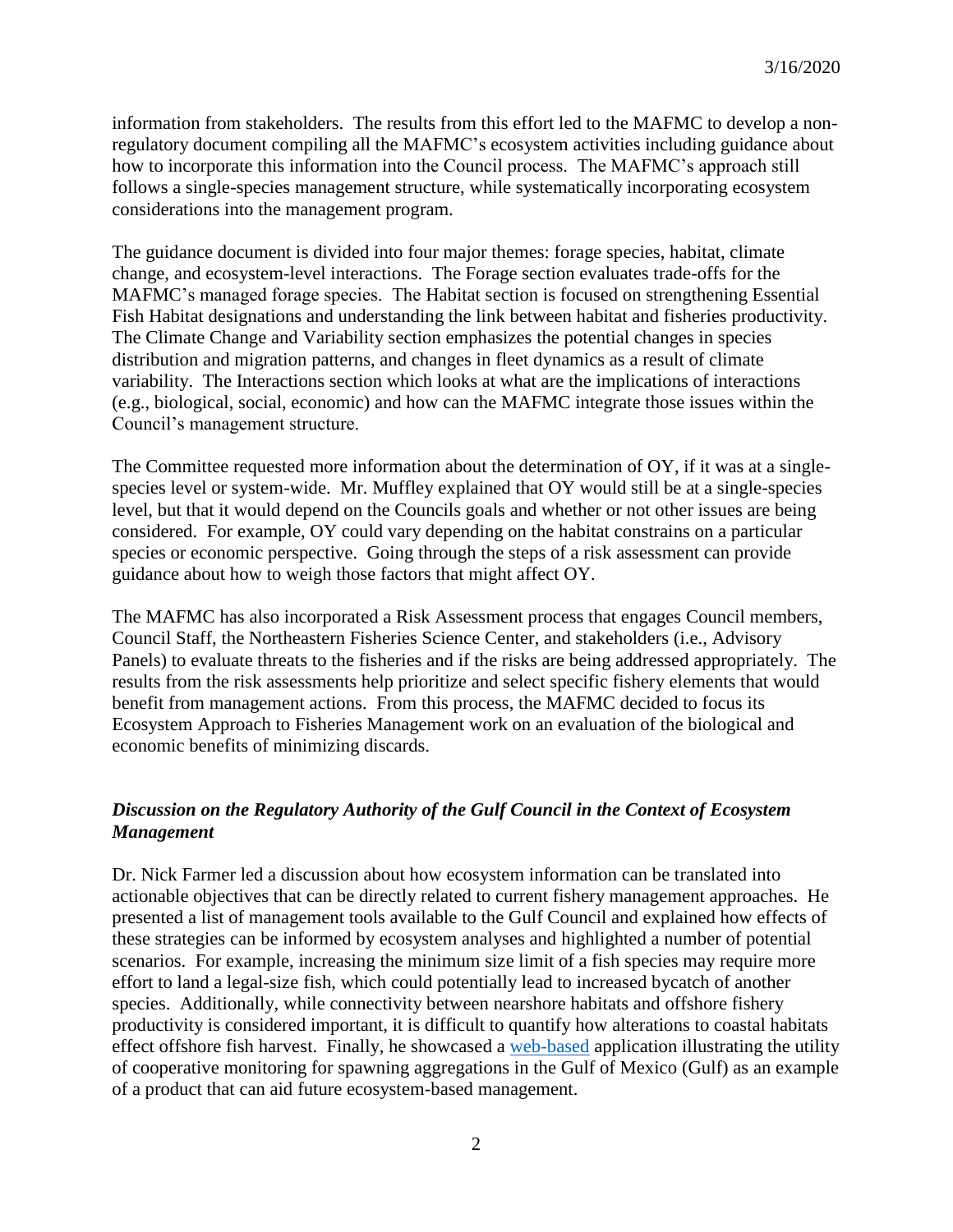The Committee stated that several ecosystem considerations require interagency cooperation. The Council has previously commented on interagency activities as related to fisheries issues and the Committee agreed that the Gulf Council should continue engagement with other agencies. Also, the Committee recognized that global processes (e.g., climate variability, coastal development, etc.) may affect fisheries in the Gulf in a way that has not been observed in other regions. For example, the spatial characteristics of the Gulf limit the northward latitudinal migration—a response to warming waters—for those species that inhabit the northern waters of the Gulf. The Committee reiterated the importance of stakeholder input when considering ecosystem science for fisheries management similar to what had been done during the recent red tide event in southwest Florida. Council staff indicated that public testimony during the Council meetings would allow for stakeholder input throughout the development of an FEP for the Gulf.

Identifying a number of complexities associated in developing an FEP, the Committee decided to focus on constructing a vision statement to inform and focus the policy guidance document.

### *Proposed Fishery Ecosystem Plan Outline*

Council staff presented a draft outline of what the FEP for the Gulf region could include. A similar version of this document was presented at the Council meeting of October 2018, where the Council recommended the establishment of an Ecosystem Technical Committee to help develop this document.

This portion of the meeting was focused on getting specific feedback about the goals and structure of an FEP for the Gulf. As a starting point, the Committee evaluated and discussed vision and mission statements incorporated by other fishery management councils for their ecosystem guidance documents.

**Motion: to approve the following mission statement for the Gulf of Mexico Fishery Ecosystem Plan:**

**"To provide a framework for integrating ecosystem science into the Council's decision making for long term ecological and socio-economic sustainability of Gulf of Mexico resources."**

#### **Motion carried with no opposition**

The Committee then proceeded to discuss the various ways an FEP could be structured in order to follow the mission statement. Recognizing that developing an FEP for the Gulf might take more than one meeting, the Committee explored the idea of including the following sections: Management, Ecological, and Socioeconomic. Each one of the sections should include specific goals.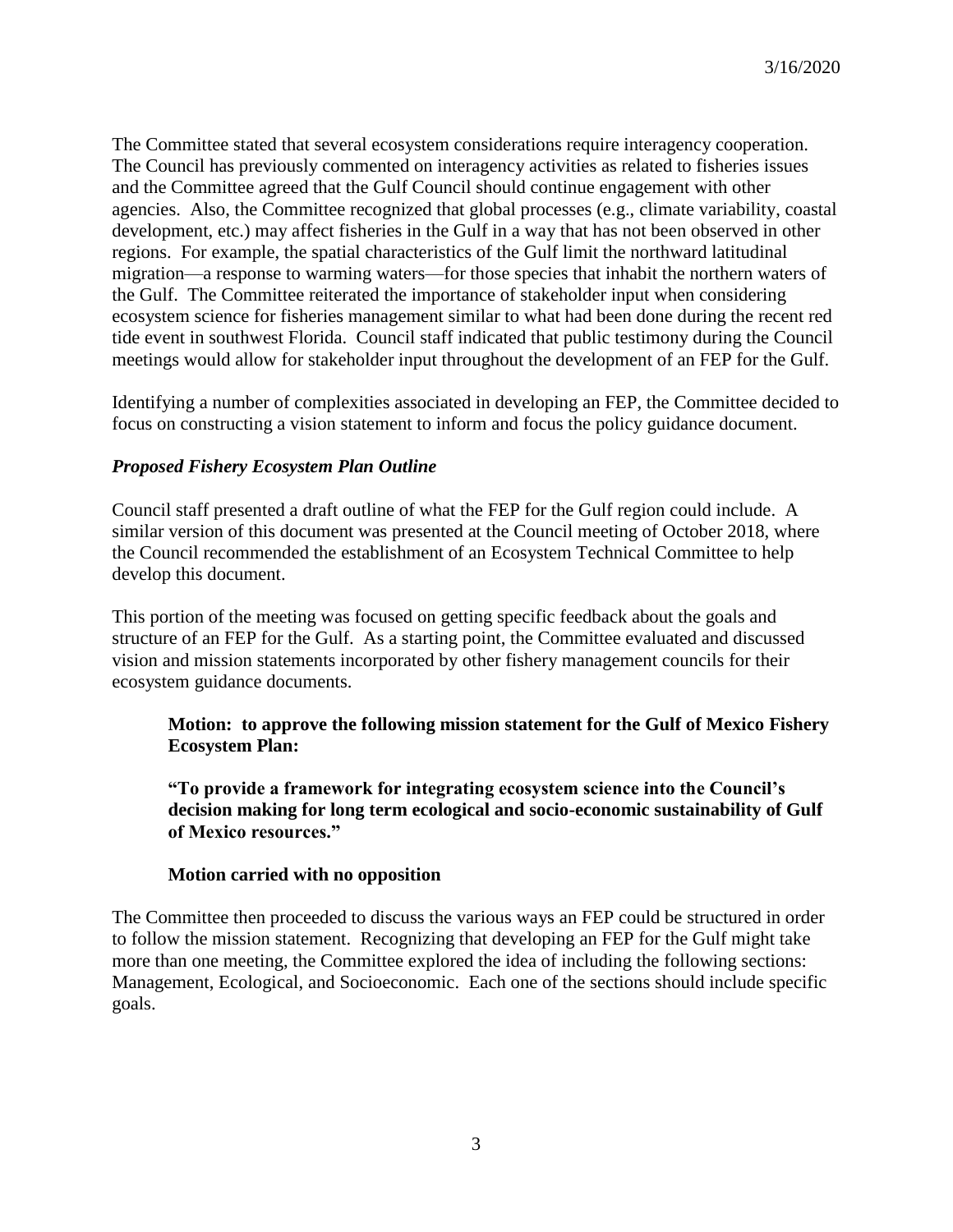# *Management Section*

Goals:

- Improve management decisions based on interactions among physical, biological, and socio-economic factors and reducing management uncertainty
- Document sources which affect (e.g., increase and decrease) fisheries productivity
- Inform the development of new and existing management
- Coordinate and consider ecosystem interactions information across FMPs
- Identify and prioritize research needs
- Incorporate real-time data and fishery observations into management process
- Identify benchmarks/indicators of FEP success

## *Biological/Ecological Section*

Goal: To maintain or enhance biological diversity and fisheries productivity in the Gulf of Mexico over the long term.

Objectives:

- Reduce waste in the form of incidental dead discards
- Minimize protected species interactions
- Maintain or enhance the forage base for trust resources
- Consider the functional role of species
- Quantify and mitigate impacts of harmful invasive species
- Effectively include environmental factors in the fishery management process
- Attempt to obtain system-wide optimum yield that accounts for species and fleet interactions and prevents ecosystem overfishing
- Document sources which affect (e.g., increase and decrease) fisheries productivity (Note: insert habitat concerns here)
- Maintain adequate habitat that will support healthy fish, water quality, benthic substrate
- Maintain and improve ecosystem health

## *Socioeconomic Section*

Goal: To maintain or enhance the [blue economy](https://www.fisheries.noaa.gov/leadership-message/blue-economy-initiative-means-seafood-future) for the Gulf of Mexico stakeholders Objectives:

- Help define policy success based on other marine use sectors (e.g., tackle shops, tourism)
- Help define policy success in non-monetary terms (e.g., protecting coastal communities, heritage, working waterfronts, etc.)
- Maintain or enhance economic growth and business stability with respect to the supply chain and new-entrant fishery
- Understand preferences and informing trade-offs (e.g., trade-off between catch amount and consistency)
- Consider human health impacts (e.g., red tide, use of dispersants, oil spill residue, pollution, mercury levels, etc.)
- Promote safety of human life at sea
- Reduce conflict between fishing user groups (e.g., aquaculture vs. commercial fishing)
- Increase consumer confidence in the sustainability of Gulf fisheries